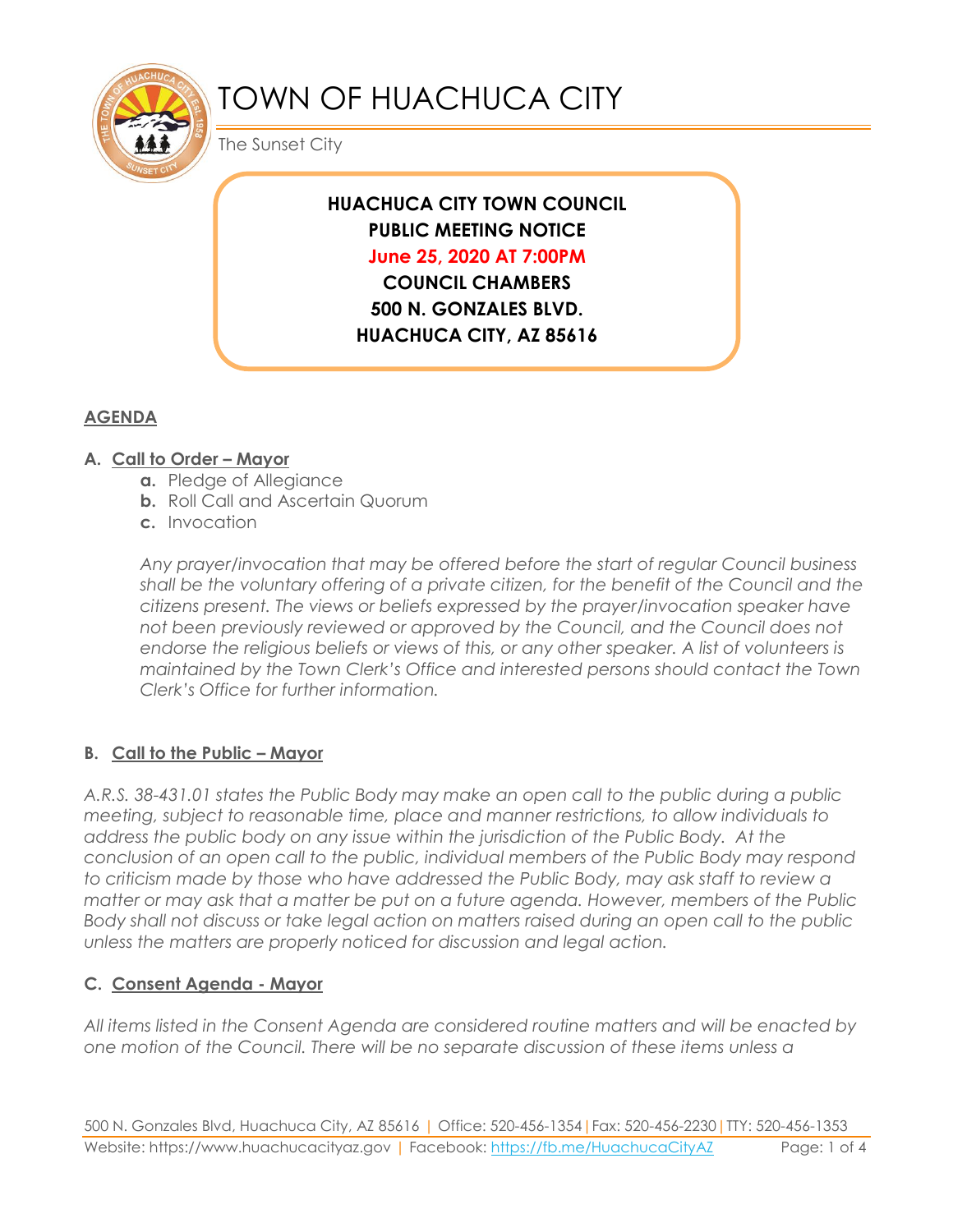*Member of the Town Council requests that an item or items be removed for discussion. Council Members may ask questions without removal of the item from the Consent Agenda. Items removed from the Consent Agenda are considered in their normal sequence as listed on the agenda, unless called out of sequence.*

- **C.1.** Consider approval of the minutes of the Council meeting held on June 11, 2020.
- **C.2.** Consider approval of the minutes of the Council Work Session held on June 11, 2020.
- **C.3.** Consider approval of the Executive minutes of Council meeting held on June 11, 2020.
- **C.4.** Consider approval of K12 Handheld Inc (Digital History Project) amount of \$6,575.00
- **C.5.** Consider approval of the Payment Approval Report in the amount of \$54,814.77.

#### **D.** Unfinished Business before the Council - Mayor

*Public comment will be taken at the beginning of each agenda item, after the subject has been announced by the Mayor and explained by staff. Any citizen, who wishes, may speak one time for five minutes on each agenda item before or after Council discussion. Questions from Council Members, however, may be directed to staff or a member of the public through the Mayor at any time.*

#### **E**. **Manager and/or Director reports**

#### **F. New Business Before Council - Mayor**

*Public comment will be taken at the beginning of each agenda item, after the subject has been announced by the Mayor and explained by staff. Any citizen, who wishes, may speak one time for five minutes on each agenda item before or after Council discussion. Questions from Council Members, however, may be directed to staff or a member of the public through the Mayor at any time.* 

- **F.1 Discussion and/or Action [Mayor Wallace]:** Recognition of Midshipman Alan (AJ) Gardner.
- **F.2 Discussion and/or Action [Chief Thies]:** Officer Thompson promotion to Sergeant**.**
- **F.3 Discussion and /or Action [Spencer Forsberg]:** June 2020 Town Finance Report
- **F.4 Discussion and /or Action [Chief Thies]:** Approval of Road Closures for 4<sup>th</sup> of July.
- **F.5 Discussion and/or Action [Manager Cushman]:** Approval of Council Meeting Schedule for Fiscal Year 2020-2021.
- **F.6 Discussion and/or Action [Manager Cushman]:** Adding performance modules to the Caselle accounting software license/agreement.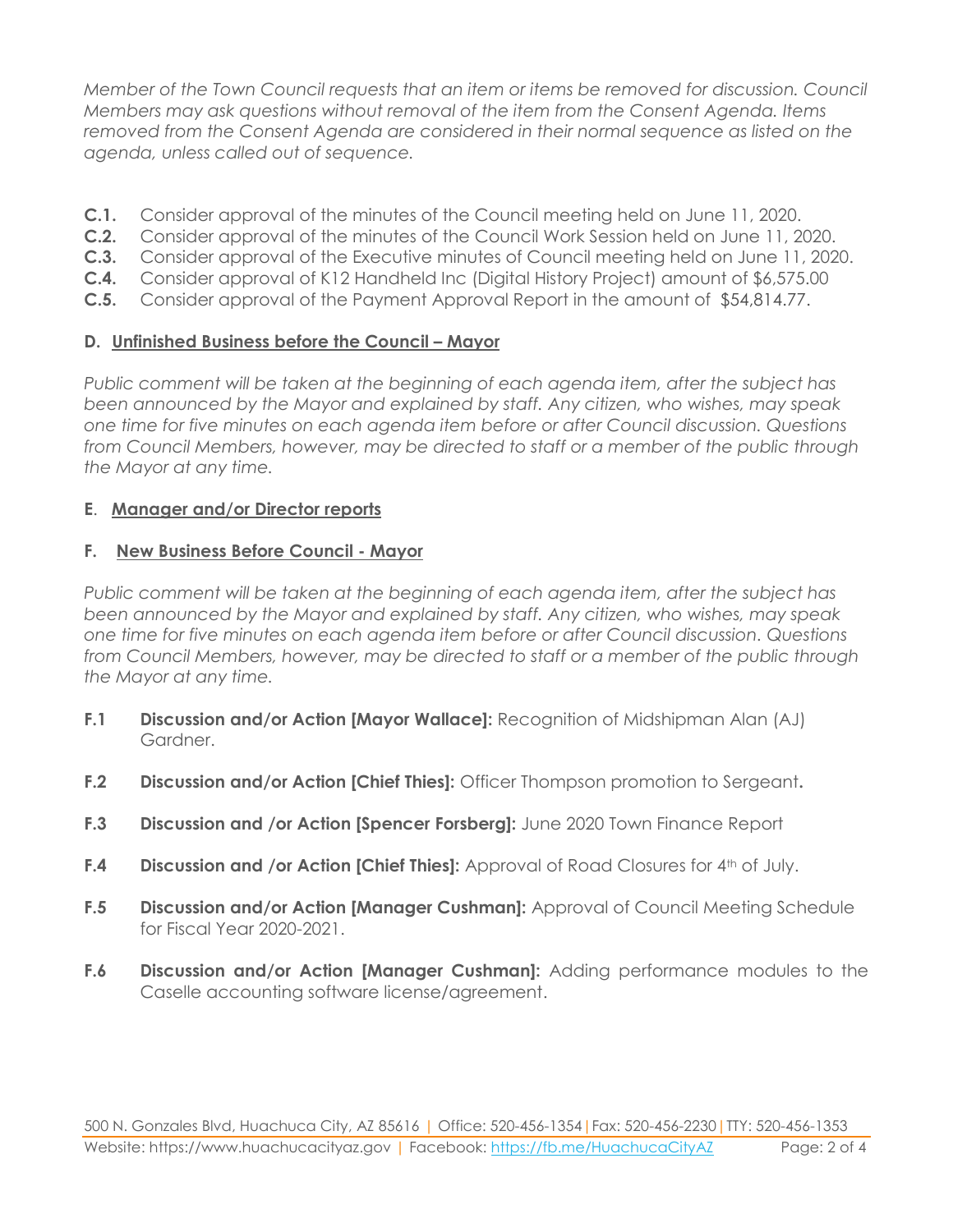- **F.7 Discussion and/or Action [Clerk Rustine]:** Approval of contracting the preparation, printing and mailing of election publicity pamphlets out to RunBeck Election Services.
- **F.8 Discussion and/or Action [Director Harvey]:** Prioritization of park improvement projects.
- **F.9 Discussion and/or Action [Mayor Wallace]:** Discussion on Council information request from Town Manager.
- **F.10 Discussion and/or Action [Mayor Wallace]:** RESOLUTION NO. 2020-12 A RESOLUTION OF THE MAYOR AND COUNCIL OF THE TOWN OF HUACHUCA CITY, ARIZONA, AUTHORIZING THE TOWN TO ENTER INTO AN AMENDED INTERGOVERNMENTAL AGREEMENT WITH TOMBSTONE UNIFIED SCHOOL DISTRICT # 1 TO RESOLVE AN EASEMENT DISPUTE
- **F.11 Discussion and/or Action [Manager Cushman]:** Budget Preparation and Approval for Fiscal Year 2020-2021 – Staff will present a draft budget for Council discussion and/or direction to staff. All Town revenues and expenses may be discussed. The tentative budget will be adopted at this meeting.
- **F.12 Discussion and/or Action [Manager Cushman]:** Executive [closed] session, pursuant to A.R.S. 38-431.03(A)(1), to interview applicants and discuss hiring a new Town Clerk. Following the executive session, the Council might take action to hire a new Town Clerk or it might direct staff concerning further recruitment activity.

#### **G. Items to be placed on future agendas**

#### **H. Reports of Current Events by Council**

#### **I. Adjournment**

Posted at June 23, 2020 at 5:00 PM at the following locations:

| <b>Town Hall Bulletin Board</b> | <b>Town Hall Lobby Windows</b> | <b>Town Website</b>         |
|---------------------------------|--------------------------------|-----------------------------|
| 500 N. Gonzales Blvd.           | 500 N. Gonzales Blvd.          | https://huachucacityaz.gov  |
| Huachuca City, AZ 85616         | Huachuca City, AZ 85616        |                             |
| <b>Huachuca City U.S. Post</b>  | <b>Huachuca City Library</b>   | <b>Huachuca City Police</b> |
| <b>Office</b>                   | <b>Windows</b>                 | <b>Department</b>           |
| 690 N. Gonzales Blvd.           | 506 N. Gonzales Blvd.          | 500 N. Gonzales Blvd.       |
| Huachuca City, AZ 85616         | Huachuca City, AZ 85616        | Huachuca City, AZ 85616     |

# *Ms. Janine Rustine*

Town Clerk

Note: This meeting is open to the public. All interested people are welcome to attend. A copy of agenda background material provided to the Committee Members, with the exception of material relating to possible executive session, are available for public inspection at the Town Clerk's Office, 500 N. Gonzales Blvd., Huachuca City, AZ 85616, Monday through Friday from 8:00 a.m. to 5:00 p.m. or online at www.huachucacityaz.gov